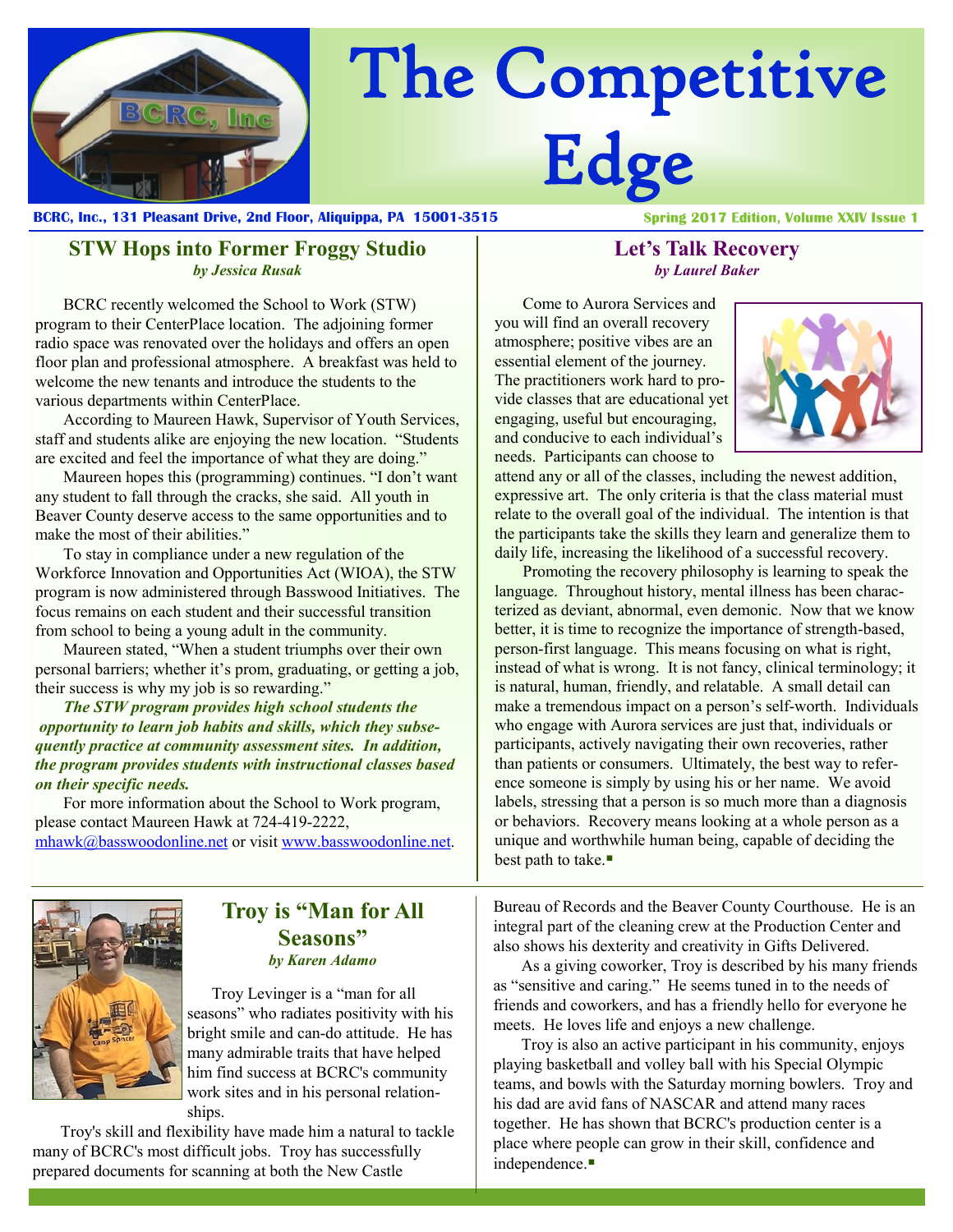### **Story Bowls for Board Members** *by Gina Alberti*

*It is the mission of the Beaver County Rehabilitation Center, Inc. to provide the opportunity for personal growth and independence while respecting the dignity and uniqueness of each individual. In all that we do, BCRC encourages those whom we serve to live purposefully, work to fulfillment, and grow and flourish as community members.*

These words that so eloquently describe BCRC's purpose in the community were recently transcribed in a series of handcrafted "story bowls" for the hardworking and dedicated board members who help to promote BCRC's mission every day.



Sister Sue Clay of the Sisters of St. Joseph in Baden creates story bowls that include recipes, scripture verses, and other personalized inscriptions to benefit their various ministries. Moved by this unique philanthropic venture, BCRC purchased the story bowls as Christmas gifts for each board member. Along with the BCRC mission, each bowl was inscribed with the board member's name,

past and current positions, and years of service. Did you know that Commora Woodfork's nearly 45 years of service make her our longest serving board member, or that operations committee member Madge Nichols joined us in February 2016? Each board member has a unique background that allows him or her to provide special and invaluable contributions to our organization. For their service, we are forever indebted!

#### **BCRC Awarded Grant** *by Frank Shialabba*

BCRC acquired a grant in December of 2016 that facilitates creating the position of transition specialist. The new transition specialist will assist graduating School to Work students and individuals participating in the prevocational program to prepare for community employment opportunities and to take advantage of the existing opportunities that BCRC has in place to participate more fully in the community.

Pennsylvania is an Employment First state and the Governor's Executive Order states, "Competitive integrated employment is the first consideration and preferred outcome of publicly-funded education, training, employment and related services, and long-term supports and services for working-age Pennsylvanians with a disability." It will be the transition specialist's responsibility to work together with the entire staff to ensure that each participant receives every support necessary to enjoy full community participation. These services will include supported employment, habilitation, and transitional employment.

#### **Terrific Trio will be Missed** *by Frank Shialabba*

Pat Sullivan, Ivy Russo , and Nancy Perkins were three valued members of BCRC who recently retired.

Pat Sullivan, a 25 year employee, was a consummate professional who was valued for her organization, trustworthiness and dependability. As job coach supervisor, she assisted the production manager with job setup, completion and quality control and helped keep the prevocational program running smoothly.

Ivy Russo, employed for 16 years as an employment specialist at WIN Services, was a flexible and dedicated employee. Her cross training proved to be a valuable asset as she could job coach, provide habilitation services and meet with numerous individuals to secure employment for our clients. Ivy was a gifted salesperson who knew that her most valuable asset was the talents of our clients.

Nancy Perkins, employed 10 years, coordinated multiple projects in her years with BCRC as Records Management's facilitator. She was known for being very methodical in the way she processed and relayed information. According to coworker Lisa Vesolich, "She always tried to bring out the best in our clients."

Indeed, everyone at BCRC is happy to have had the pleasure of working with these three outstanding individuals.

#### **Sowing Seeds of Happiness** *by Frank Shialabba*

Ron Hoffman was a free spirit Who knew his own mind. You always knew where you stood with him, He communicated just fine.

He loved to work, And proudly show off his pay. His nimble hands completed jobs That had to be done today.

Every summer Ron had a garden And he liked to watch things grow. His hearty laugh sowed seeds of happiness Wherever he'd go.

He loved to dress up, And in a tux he looked real good. He would flash an ear to ear grin That could brighten anybody's mood.

So thank you Ron for all the times With a dear and cherished friend. Our memories of a life well lived Will surely never end.

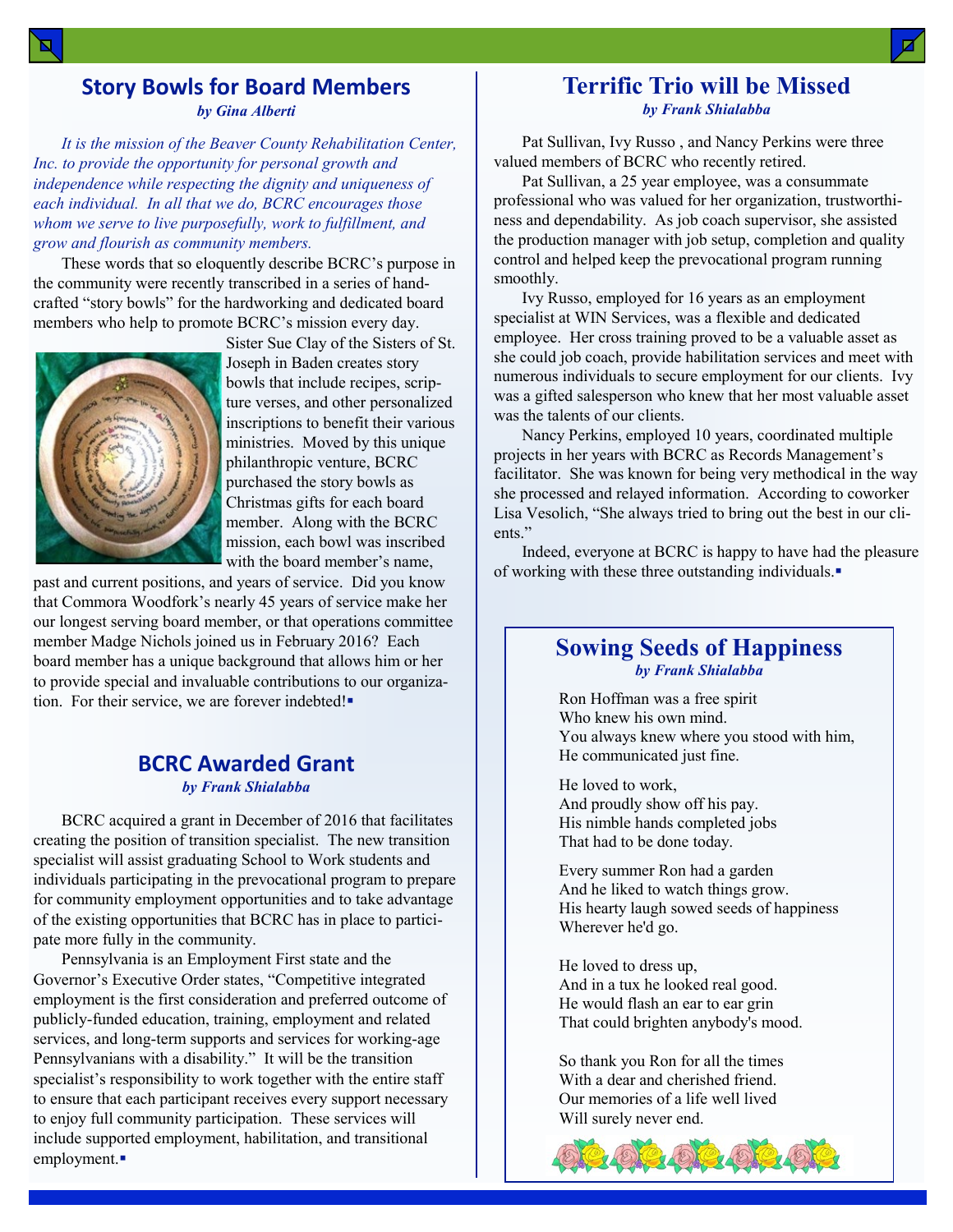#### **Spotlight on: Leahan Bock** *by Frank Shialabba*



## **"Good Manners are Always in Style"**

 "Good manners are always in style, free, but priceless in our relationships." This quote reflects the philosophy of BCRC Job Coach, Leahan Bock. Leahan has worked with the participants at BCRC for over 16 years with an approach that is

both accepting and forgiving.

Before joining BCRC, Leahan worked as a teaching assistant in the New Brighton Area School District. She

# **WIN Position Provides Flexibility and Sense of Purpose**

*by Frank Shialabba*

If you are interested in a job that provides rewarding experiences and a flexible schedule, the client support position at WIN Services is for you. Many people, including a number of retired persons, have found that client support suits their need to have purpose in their life while maintaining a sense of freedom not found in your typical nine to five job.

Individuals in the client support position provide home and community habilitation to persons with disabilities who are served by WIN Services. However, this particular position was designed to appeal to people who are seeking part time, daylight employment but spend most of their time helping, not doing paper work. According to WIN Director of Employment Services, Sheila Silbaugh, "client support staff have a daily case note but very little additional paper work. Some retired individuals like the job because they can take vacations and still have their job waiting for them when they come back. Client support staff work only during the day with no weekend work."

Client support also appeals to people who have limits on their time but have the desire to be a part of something meaningful. Staff often help individuals participate in volunteer opportunities and other community-based experiences that not only enhance their skills and self-esteem but also serve the community. On Tuesdays, WIN clients work in the WIN kitchens to prepare bake goods for as many as 60 seniors at a local church. This past Thanksgiving, WIN clients worked with church members to provide a Thanksgiving dinner for the seniors. Staff and clients also enjoy their time together at places like Steelers camp and area museums.

Support staff say that they love their interaction with WIN clients, and the opportunity to see them grow and live more independently. There is an obvious bond that develops between staff and client, and this connection makes for a rewarding work environment. For information about the client support  $\blacktriangleright$ 

brought with her this great experience and true dedication to helping people learn and realize success.

Leahan then brought this gentle style to her job as a BCRC job coach. She states, "I love to see everyone respecting and accepting each other and treating each other in the manner that they, themselves, would like to be treated." She feels that we can go far with caring and kindness toward others. This approach is reflected in her work and shared with participants and coworkers at BCRC. Her gentle ways are also shared with her children and husband of 41 years. She and her husband Ken have two grown sons and their lovely wives and children. They are the proud grandparents of 4-year old Addison and 5-monthold Liam. Together they all enjoy family gatherings, church, and special events. Leahan states that she feels very blessed to have good health and a purposeful life.

position, contact BCRC's Human Resources Department at 131 Pleasant Drive, 2<sup>nd</sup> Floor, Aliquippa, PA 15001, 724-378-4750. You may also apply online at [www.bcrc.net.](http://www.bcrc.net)

# **John's Love for Work Can't be Matched**

*by Frank Shialabba*

After five years as a Foodland employee, John Botinovch is truly loved. John likes to joke that if he's on vacation and if you see a cardboard figure of him at Foodland, it's because he misses the customers and staff as much as they miss him. John's love for his job is something that few people can match. The only thing he may enjoy as much as working is being an uncle. Still, it's hard for John to tear himself away from his job to visit his new nephew in North Carolina. According to WIN Director of Employment Services Sheila Silbaugh, "John is a good guy and he's good at what he does. We provide job coaching for John at his job, and he attends habilitation services at WIN two days per week."

John has been a dedicated worker during his five years at Foodland. There have been very few days when he's missed work, and he is depended upon to perform a variety of duties. He may be called upon to bag groceries, bring in carts or stock the shelves. He is adept at "blocking", the process of bringing product forward on the shelves so it is lined up evenly and easy for customers to reach.

In addition to being an exemplary employee, John is a patient friend who sees the good in other people. Ms. Silbaugh describes him as "compassionate and outgoing." John is truly missed by customers and staff when he is not at work. Stop by on a Tuesday or Thursday morning when you can see John spreading cheer on his regular shift. However, if you see a cardboard cutout of John, make sure to smile and say hello and stop again another time.